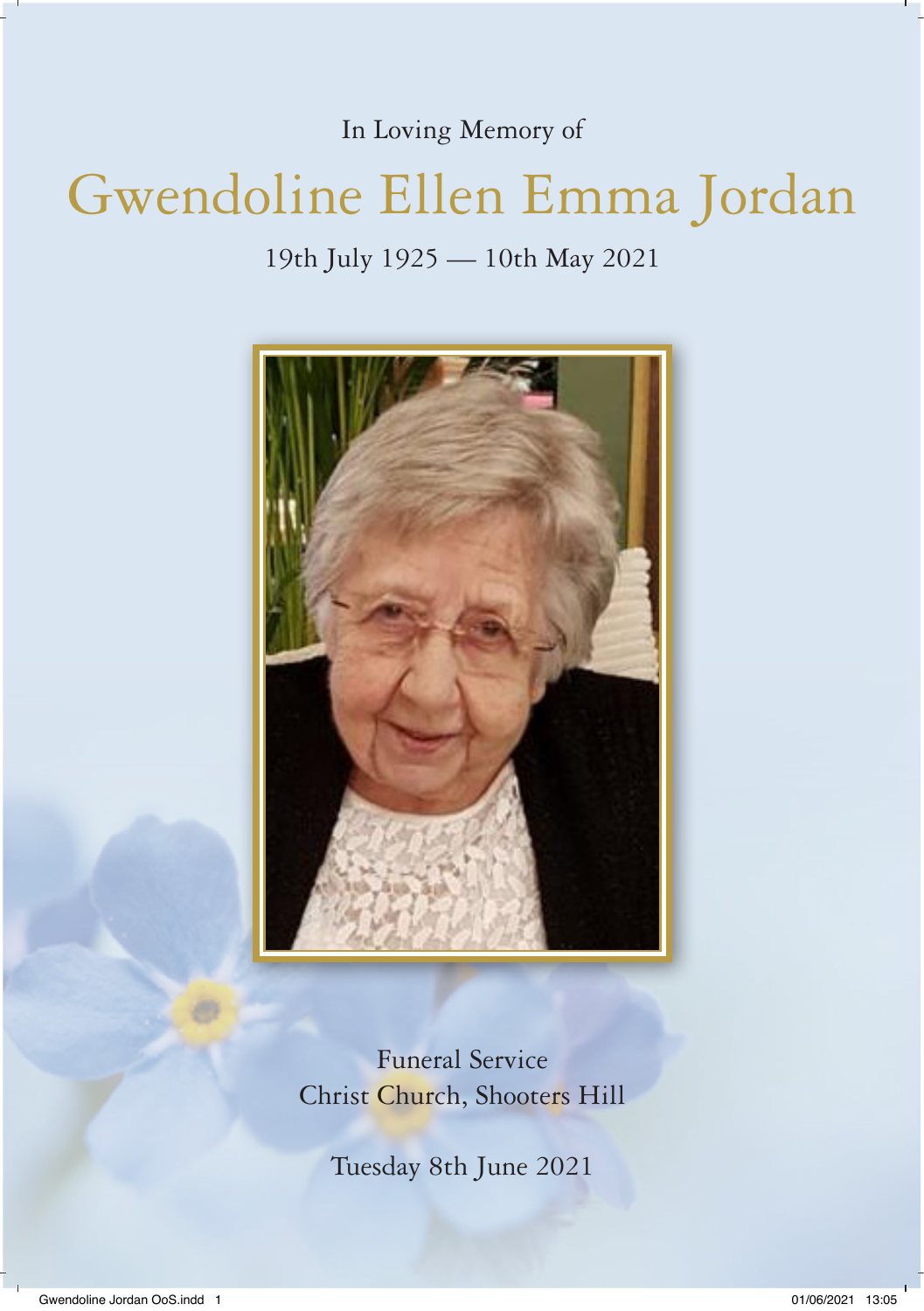Music Be Still For the Presence of the Lord

# Introduction

We meet in the name of Jesus Christ, who died and was raised to the glory of God the Father. Grace and mercy be with you.

We have come here today to remember before God our sister Gwen to give thanks for her life; to commend her to God our merciful redeemer and judge; to commit her body to be buried, and to comfort one another in our grief.

God of all consolation, your Son Jesus Christ was moved to tears at the grave of Lazarus his friend. Look with compassion on your children in their loss; give to troubled hearts the light of hope and strengthen in us the gift of faith, in Jesus Christ our Lord. **Amen.** 

# **Tribute**

Mothers' Union Tribute *by Jan Gosling*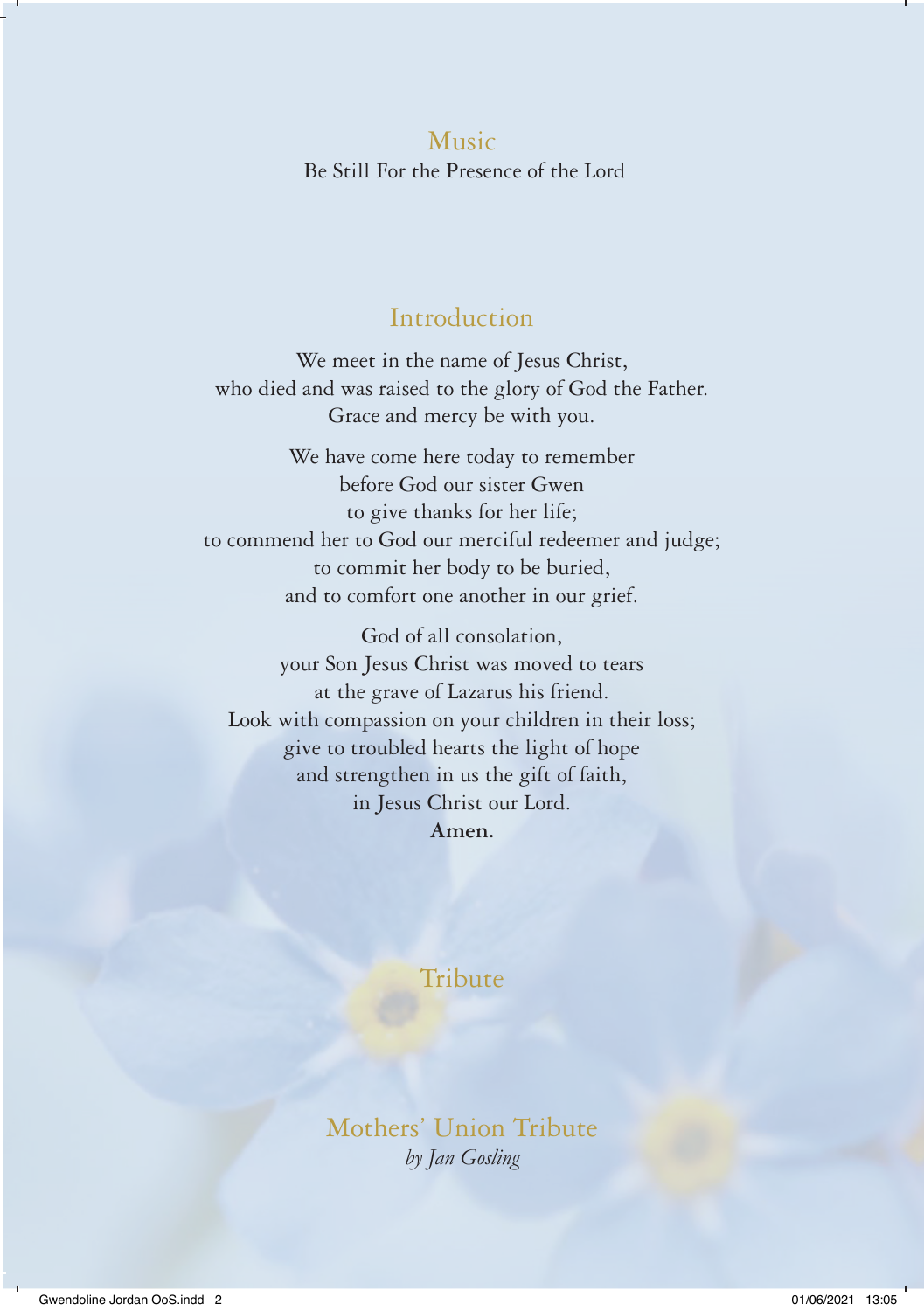# Prayers of Penitence

As children of a loving heavenly Father, let us ask his forgiveness, for he is gentle and full of compassion.

> Lord, have mercy. **Lord, have mercy.**  Christ, have mercy. **Christ, have mercy.**  Lord, have mercy. **Lord, have mercy.**

May God our Father forgive us our sins and bring us to the eternal joy of his kingdom, where dust and ashes have no dominion. Amen.

# The Collect

Merciful Father, hear our prayers and comfort us; renew our trust in your Son, whom you raised from the dead; strengthen our faith that all who have died in the love of Christ will share in his resurrection: who lives and reigns with you, in the unity of the Holy Spirit, one God, now and for ever. Amen.

## First Reading

Isaiah 25: 6-9

On this mountain the Lord of hosts will make for all peoples a feast of rich food, a feast of well-matured wines, of rich food filled with marrow, of well-matured wines strained clear. And he will destroy on this mountain the shroud that is cast over all peoples, the sheet that is spread over all nations; he will swallow up death for ever. Then the Lord God will wipe away the tears from all faces, and the disgrace of his people he will take away from all the earth, for the Lord has spoken. It will be said on that day, Lo, this is our God; we have waited for him, so that he might save us. This is the Lord for whom we have waited; let us be glad and rejoice in his salvation.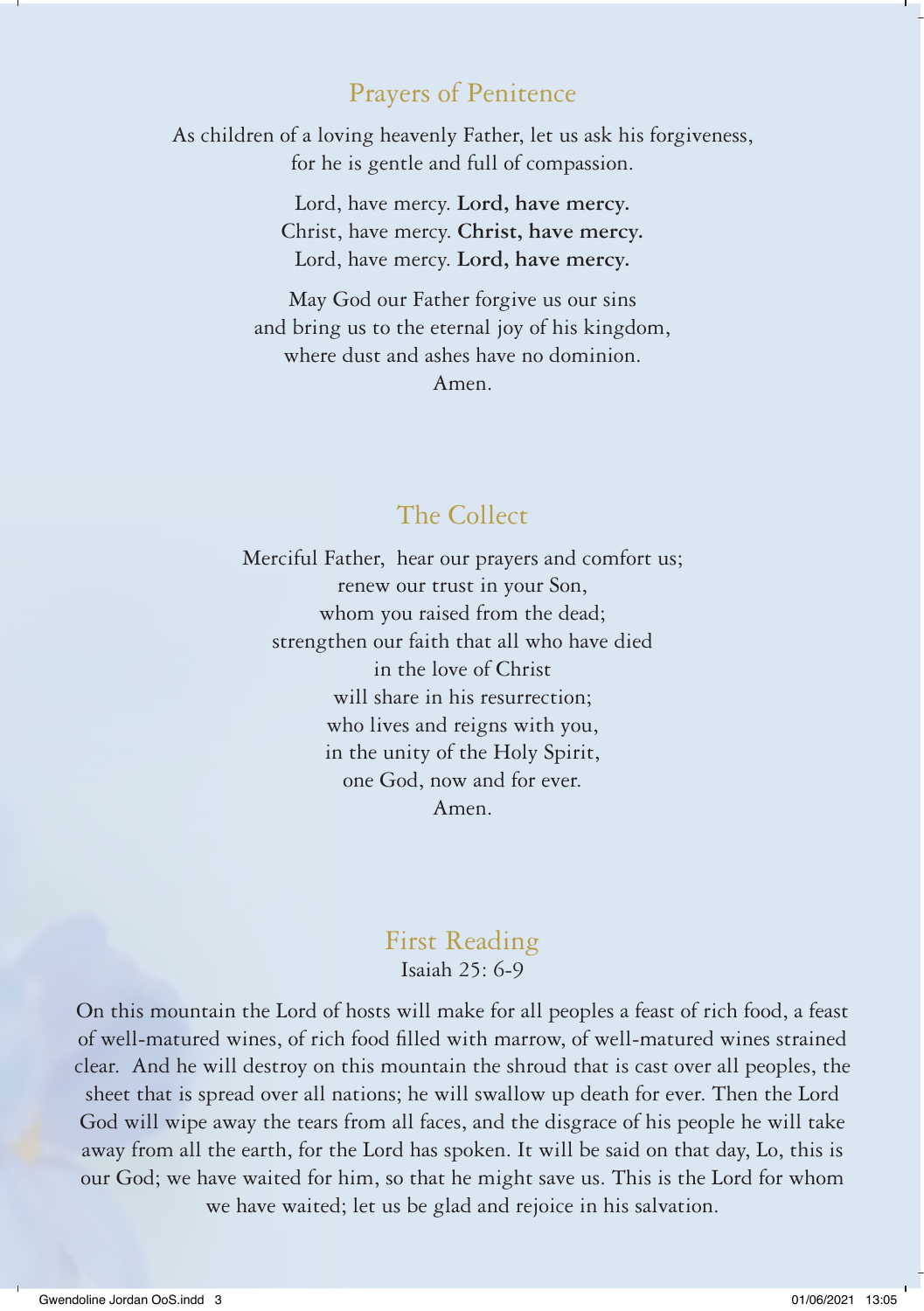# Psalm 23

The Lord is my Shepherd I shall not want He maketh me to lie down in green pastures He leadeth me besides the still waters

The Lord is my Shepherd I shall not want He maketh me to lie down in green pastures He leadeth me besides the still waters Yea, though I walk through the valley of the shadow of death I will fear no evil

Yea, though I walk through the valley of the shadow of death I will fear no evil

> For you are with me You will comfort me

> You are with me You will comfort me

Surely goodness and mercy shall follow me All the days of my life And I will dwell in the House of the Lord forever Forever Forever Forever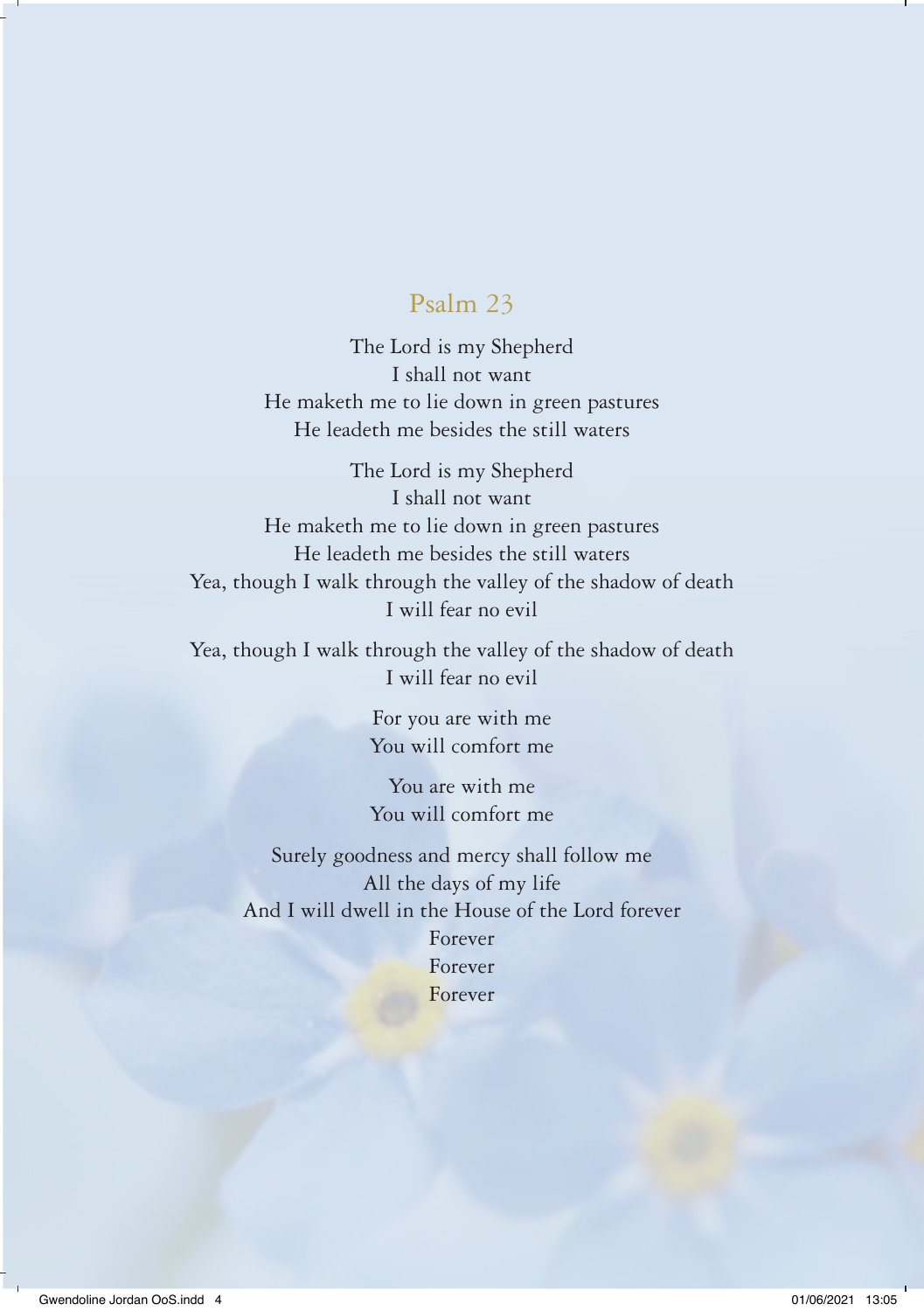## Second Reading John 14.1-6

Jesus said to his disciples: 'Do not let your hearts be troubled. Believe in God, believe also in me. In my Father's house there are many dwelling places. If it were not so, would

I have told you that I go to prepare a place for you? And if I go and prepare a place for you, I will come again and will take you to myself, so that where I am, there you may be also. And you know the way to the place where I am going.' Thomas said to him, 'Lord, we do not know where you are going. How can we know the way?' Jesus said to him, 'I am the way, and the truth, and the life. No one comes to the Father except through me.'

## Sermon

### Hymn

Make Me a Channel of Your Peace

Make me a channel of your peace. Where there is hatred let me bring your love; where there is injury your pardon, Lord; and where there's doubt true faith in you.

#### *Refrain:*

*Oh, Master grant that I may never seek so much to be consoled as to console; to be understood as to understand; to be loved as to love with all my soul.*

Make me a channel of your peace. Where there's despair in life let me bring hope; where there is darkness, only light; and where there's sadness, ever joy.

#### *Refrain*

Make me a channel of your peace. It is in pardoning that we are pardoned; in giving to all that we receive; and in dying that we're born to eternal life.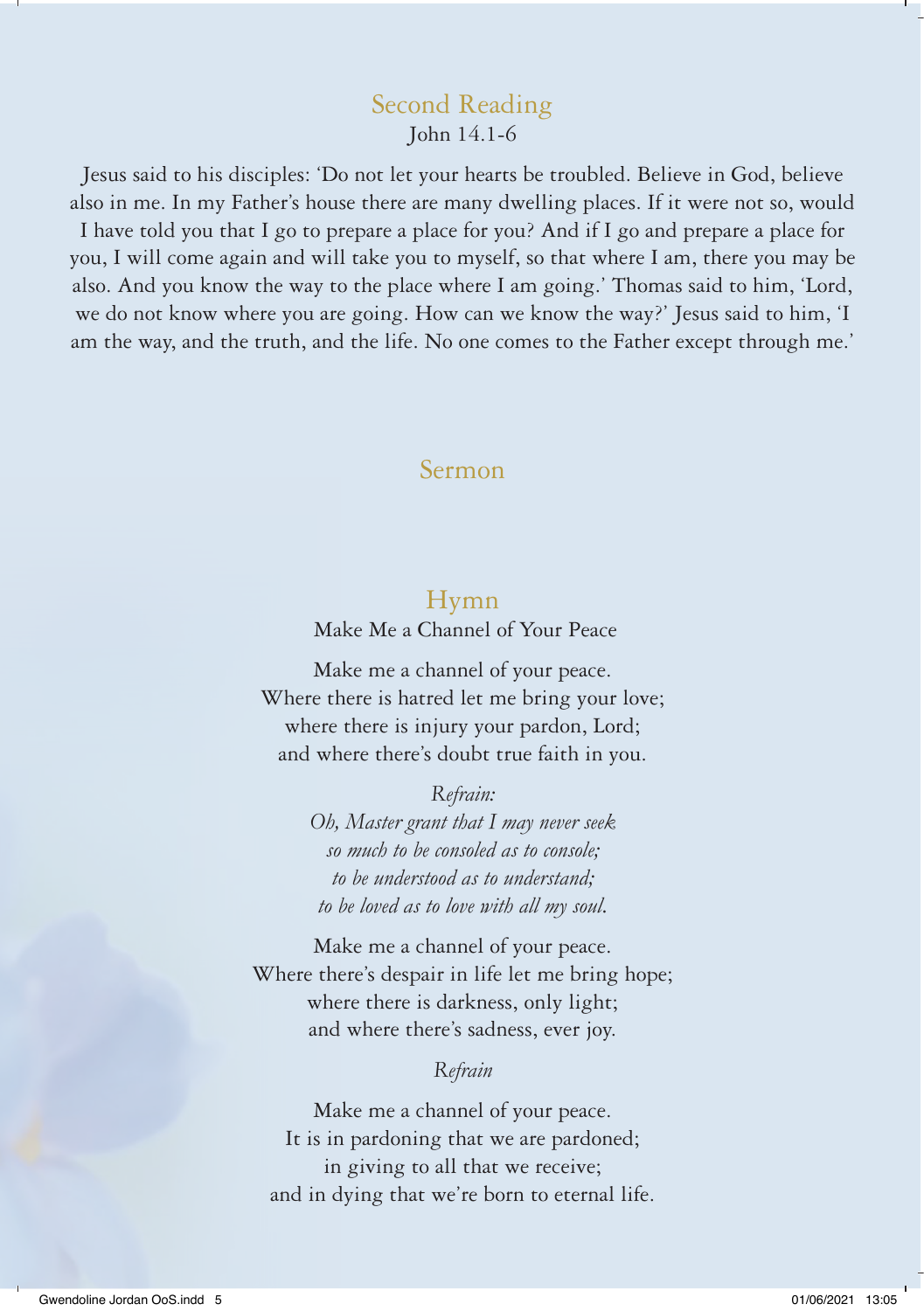## Prayers

God of mercy, Lord of life, you have made us in your image to reflect your truth and light: we give you thanks for Gwen, for the grace and mercy she received from you, for all that was good in her life, for the memories we treasure today.

> Lord, in your mercy **hear our prayer**

You promised eternal life to those who believe. Remember for good this your servant Gwen as we also remember her. Bring all who rest in Christ into the fullness of your kingdom where sins have been forgiven death is no more.

> Lord, in your mercy **hear our prayer**

Your mighty power brings joy out of grief and life out of death. Look in mercy on Roger, Dilys, Kelvin, Bev and Richard and all who mourn. Give them patient faith in times of darkness. Strengthen them with the knowledge of your love.

> Lord, in your mercy **hear our prayer**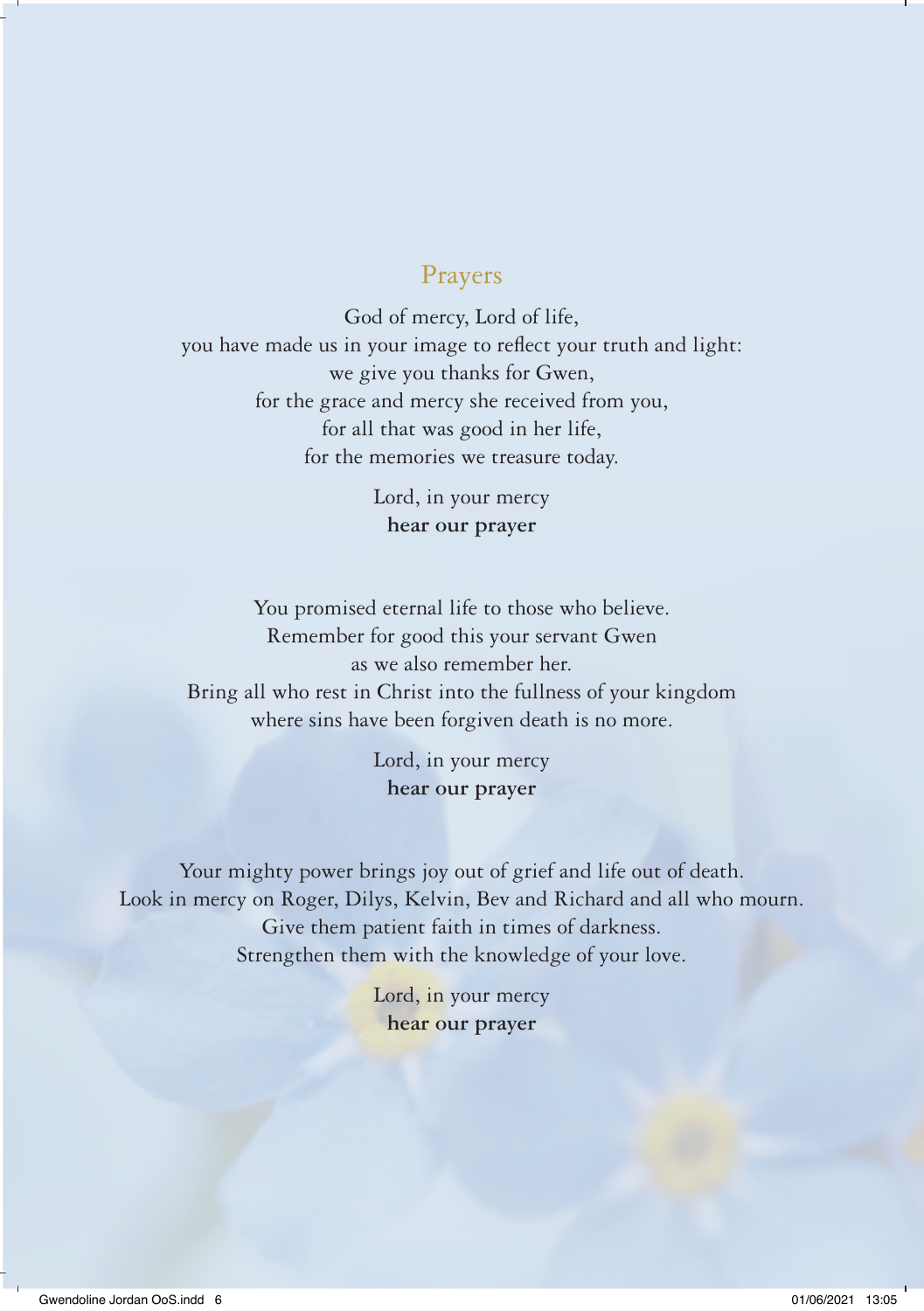You are tender towards your children and your mercy is over all your works. Heal the memories of hurt and failure. Give us the wisdom and grace to use aright the time that is left to us here on earth, to turn to Christ and follow in his steps in the way that leads to everlasting life.

> Lord, in your mercy **hear our prayer**

**God of mercy, entrusting into your hands all that you have made and rejoicing in our communion with all your faithful people, we make our prayers through Jesus Christ our Saviour.**  Amen.

Let us pray with confidence as our Saviour has taught us **Our Father, who art in heaven, hallowed be thy name; thy kingdom come; thy will be done; on earth as it is in heaven. Give us this day our daily bread. And forgive us our trespasses, as we forgive those who trespass against us. And lead us not into temptation; but deliver us from evil. For thine is the kingdom, the power and the glory, for ever and ever. Amen.**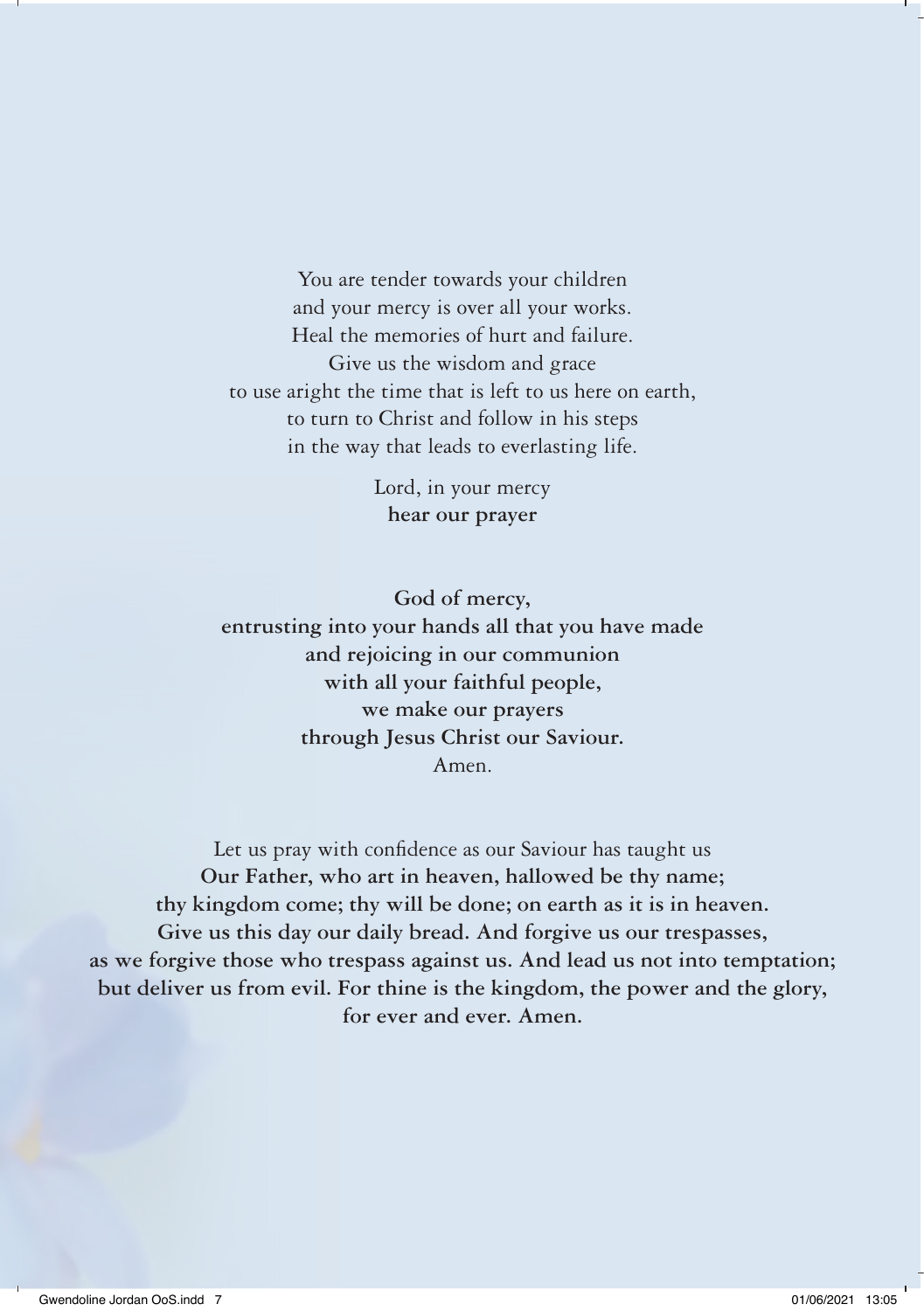# Commendation and Farewell

## **Let us commend Gwendoline Ellen Emma to the mercy of God, our maker and redeemer.**

*Silence* 

God our creator and redeemer, by your power Christ conquered death and entered into glory. Confident of his victory and claiming his promises, we entrust Gwen to your mercy in the name of Jesus our Lord, who died and is alive and reigns with you, now and for ever. **Amen.** 

**Heavenly Father,**

**in your Son Jesus Christ you have given us a true faith and a sure hope. Strengthen this faith and hope in us all our days, that we may live as those who believe in communion of saints, forgiveness of sins the resurrection to eternal life; through Jesus Christ our Lord.**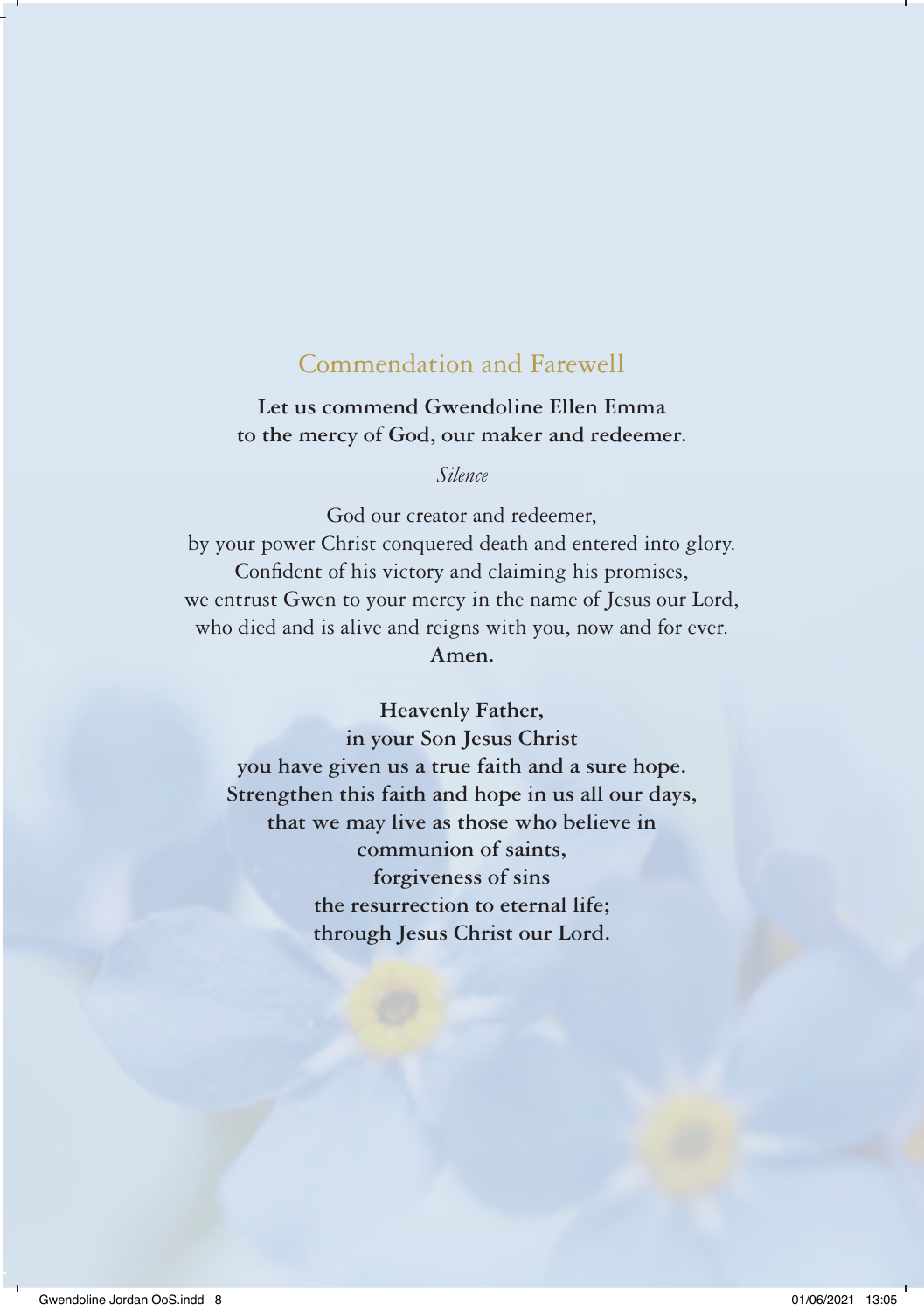# Hymn

#### Lord Of All Hopefulness

Lord of all hopefulness, Lord of all joy, whose trust, ever childlike, no cares could destroy, be there at our waking, and give us, we pray, your bliss in our hearts, Lord, at the break of the day.

Lord of all eagerness, Lord of all faith, whose strong hands were skilled at the plane and the lathe, be there at our labours and give us, we pray, your strength in our hearts, Lord, at the noon of the day.

Lord of all kindliness, Lord of all grace, your hands swift to welcome, your arms to embrace. Be there at our homing, and give us, we pray, your love in our hearts, Lord, at the eve of the day.

Lord of all gentleness, Lord of all calm, whose voice is contentment, whose presence is balm, be there at our sleeping, and give us, we pray, your peace in our hearts, Lord, at the end of the day.

> Music as we leave the church We'll Gather Lilacs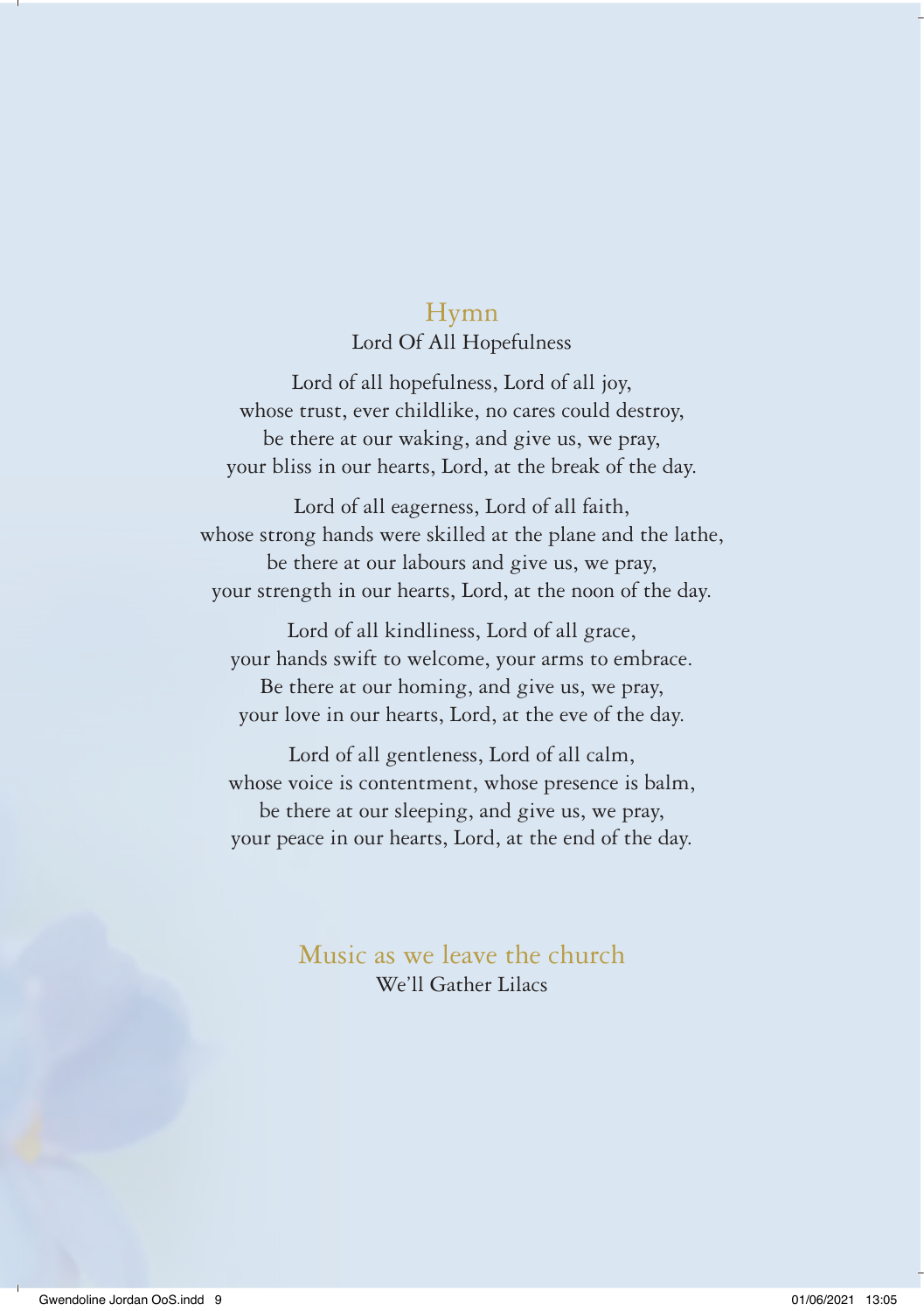# At Hillview Cemetery

# The Committal

The minister says

The Lord is full of compassion and mercy, slow to anger and of great goodness. As a father is tender towards his children, so is the Lord tender to those that fear him.

For he knows of what we are made; he remembers that we are but dust. Our days are like the grass; we flourish like a flower of the field; when the wind goes over it, it is gone and its place will know it no more.

But the merciful goodness of the Lord endures for ever and ever toward those that fear him and his righteousness upon their children's children.

We have entrusted our sister Gwendoline Ellen Emma to God's mercy, and we now commit her body to the ground: earth to earth, ashes to ashes, dust to dust: in sure and certain hope of the resurrection to eternal life through our Lord Jesus Christ, who will transform our frail bodies that they may be conformed to his glorious body, who died, was buried, and rose again for us. To him be glory for ever. Amen.

**God be in my head, and in my understanding; God be in my eyes, and in my looking; God be in my mouth, and in my speaking; God be in my heart, and in my thinking; God be at my end, and at my departing. Amen.**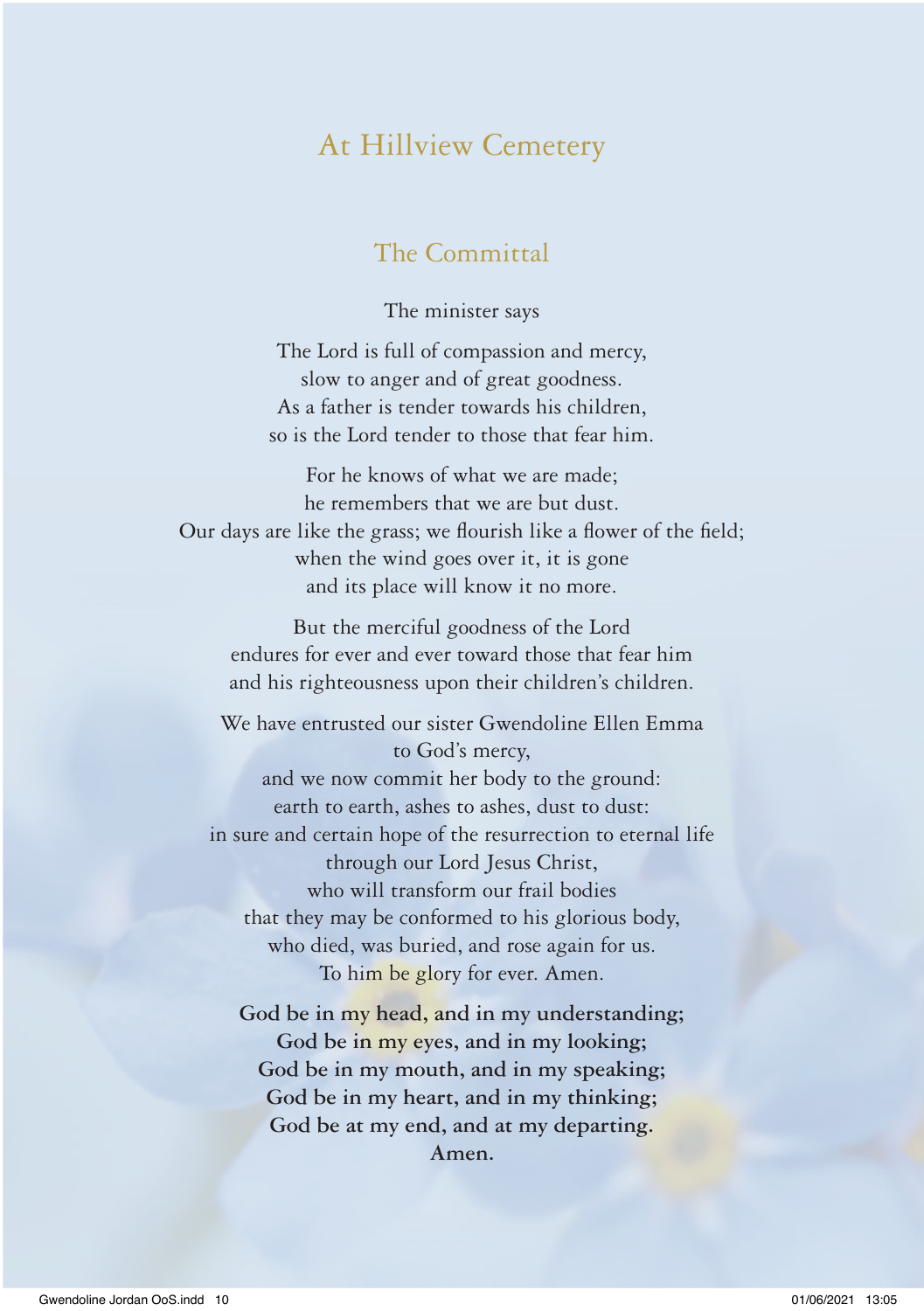# Ending

May God in his infinite love and mercy bring the whole Church, living and departed in the Lord Jesus, to a joyful resurrection and the fulfilment of his eternal kingdom. Amen.

And the blessing of God almighty, the Father, the Son, and the Holy Spirit, be among you and remain with you always. Amen.